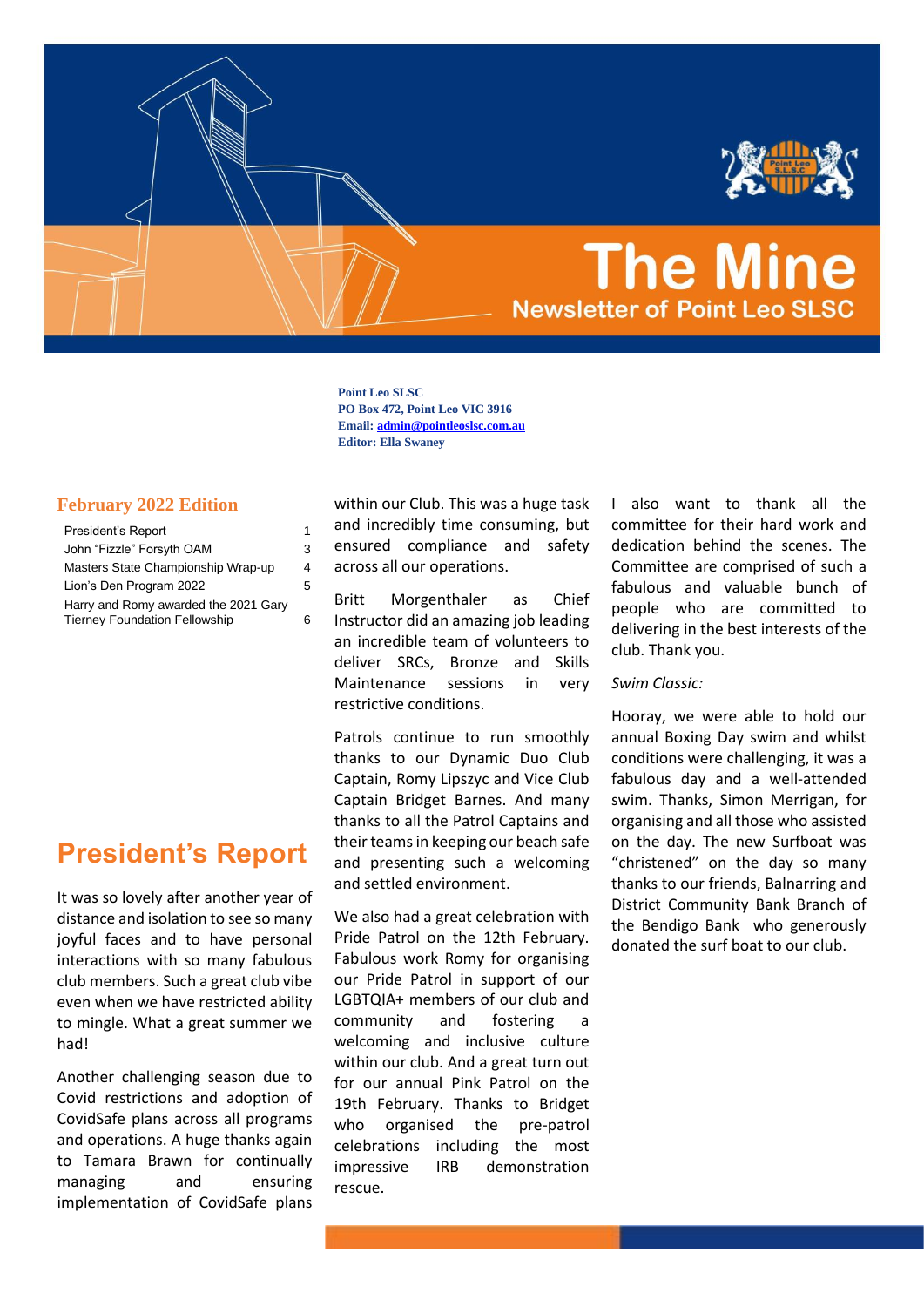

*Pictured 1 - Ant Williams christening Point Leo's new surfboat with members, sponsored by Balnarring Community Bank*

#### *Juniors:*

After another difficult year, it was heart-warming to see our nippers finally being able to get on the beach and participate in a Junior Surf Life Saving Program (JSLP). Diana McKellar, Tarena Murray, Sarah-Jo Mason and the massive support team of parents delivered a fantastic program in tough conditions and we all appreciate the hard work and many hours put in by the JSLP team as well as those who assisted in the very onerous set up and pack up; particularly Andrew Welsh and Nick Clarke. Mornington Prime Cuts came to the rescue again in supplying amazing beef sausages to provide



*Pictured 2 - Nippers taking part in flags* 

sustenance to our incredible water safety team and to feed our hungry nippers. Thanks Tim and O'Connor Beef for your ongoing support. Hats off to Mark Hopkinson who organised the BBQ and team. Well done!

And thanks to our trusty Bobba's Max, John and Alf BBQ for filling in when needed.

Needless to say, organising and managing the JSLP was exhausting for the JSLP Team so let's hope that now they have all had time to chill and recover!

The Junior Sunday Sessions followed the intensive JSLP and this program focuses on participation, inclusion and skill development. Daniel Kogler graciously again led the charge on these Sunday Sessions. This program was a great success so special thanks to all involved.

The Junior Surf Sports Program is an extension of the JSLP and Sunday Sessions; it offers Nippers an additional level of training and

> continues to strengthen and grow with inclusivity. Amber Skehan as Junior Coach leads this program and we thank her for her dedication and passion in giving these Juniors an opportunity to further their skills, build team spirit, respect and camaraderie.

All the Junior Programs exist only because of the amazing contribution of parents and club member volunteers. You guys are incredible in your commitment to your roles. I urge those of you that are not currently involved to step forward next year and volunteer. It is hugely rewarding and it is great for your Nippers to see you become part of their program. There are many different ways to be involved so you do not require any specific skills, and everyone has something to offer.

### *Youth:*

The Cadet Youth Program, the Lion's Den, was hugely successful and culminated in the well-attended "Swim Camp". Thanks to Fiona Romari, Lachie Robinson, Harry Atkins for organising such a fabulous program and harnessing the energy and enthusiasm of this age group. Thanks also to Sam Hunt and Caitlin Robinson for assisting. Our Youth group are remarkable in being involved and assisting in water safety and patrols, and as activity leaders. We also thank and greatly appreciate the generosity of BlueScope in support of this Youth program within our Club.

## *Surfsport:*

The Point Leo Gold event was a fabulous day which we will continue to build on in the future. Massive thanks again to Jon, Nick and the Surfsport Team for organising this spectacular event. It was so aweinspiring to watch the many Nippers, Seniors and Masters giving it their all. And doing it all together!

What a fabulous Junior carnival held at Point Leo SLSC on 6th February. We turned on a great day, many thanks to Andrew Welsh for all his organisation. Thanks to Kate Stern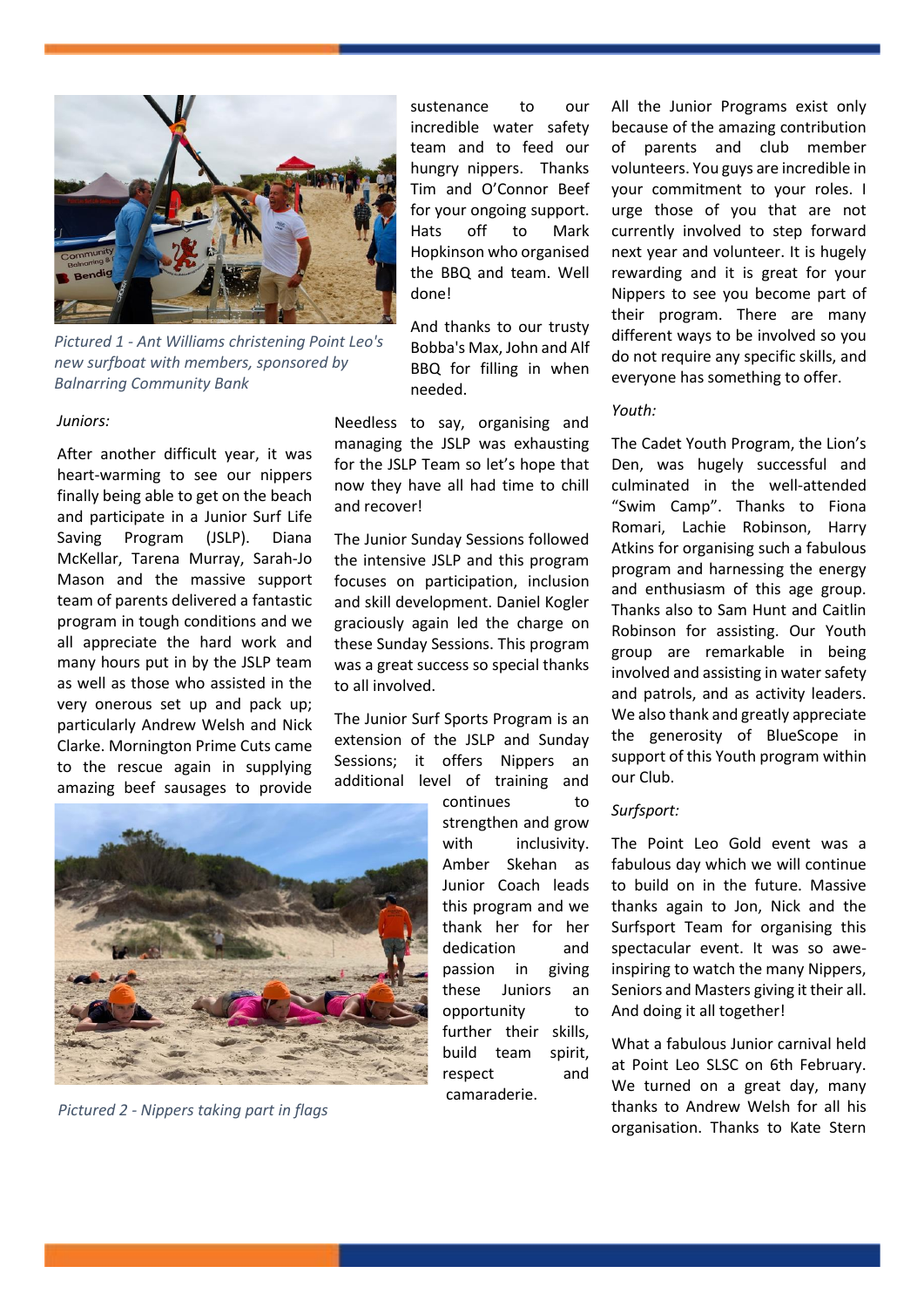and team for organising officials' lunches and Mark Hopkinson and Dianna McKellar for organising the BBQ. It was fabulous to see such a big carnival go so smoothly.

Another great weekend at Lorne for the Masters for the LSV State Carnival on the 16th February, an incredibly back to back win from the ever impressive team. Many medals and laughs to be had! Well done Jon Ford for inspiring such greatness and Gaby McMeeken for being Team Manager. There were many outstanding individual and team medals. Such a fabulous effort, Go Leo!!!

On the same weekend we had the Boaties compete. Congratulations to Masters Male and Masters Female both receiving medals! Ant Williams continues to lead the boaties so thanks for his great effort here.

A great celebration was held on the Saturday evening where many of the Masters, Youth, Boaties and Seniors met to celebrate the Carnival and share the success. It was wonderful to finally be able to socialise and mingle.

On the Sunday, the Youth and Senior Teams also had a carnival with some incredible results. Well done to competitors and of course thank you to all the coaches, officials, water safety and supporters who make the Carnivals happen.

As I write this, The Junior State Carnival is being held at Lorne and amazing results keep coming in on TeamApp. Looking forward to hearing about all the personal achievements and the camaraderie.

### *Recognition:*

Congratulations to Romy Lipszyc and Harry Atkins for being awarded the

Gary Tierney Foundation Fellowship. Both these candidates are amazing young leaders and well deserved of this recognition.

Also huge congratulations to Michelle Hebble-White being honoured as the newest Honorary Life Member.

Read about them and their achievements below.

#### *Sponsors:*

We acknowledge with gratitude all our sponsors including Vantage Fuels and Bowser Bean Café, BlueScope, BlueGum, Millar Merrigan, Paton Real Estate, C Fulton Garden and Supplies, O'Connor Beef, and Mornington Prime Cuts for support of our club through the active season.

Our relationship with the Balnarring and District Community Bank Branch of Bendigo Bank continues to strengthen. We have developed a strong partnership with the Community Bank and value our enduring relationship and look forward to further collaboration. As a Community Bank, profit is directed to support groups like ours. If you are thinking about your banking needs, please talk to our friends at the Balnarring and District Community Bank about what they can do for you.

We are sincerely grateful for the contribution of all Point Leo SLSC sponsors and encourage club members to support these businesses in acknowledgement of

their support.

#### **Julia O'Shaughnessy**

# <span id="page-2-0"></span>**John "Fizzle" Forsyth OAM**

John "Fizzle" Forsyth was posthumously honoured with the Order of Australia Medal in today's announcements. Fizzle received the award for his "services to the community of Wollombi Valley". Fizzle was a very proud member of Point Leo SLSC and of the Bobbas. His CV with our Club is extensive and can be seen below. It has to be noted that John was in the first Leo Bronze squad back on 11th December 1955, and won the first medal for the club at the Aussies at Torquay in 1956. John is an Honorary Life Member of the Club, likewise at Manly LSC, the club he joined when he moved back to Sydney back in the mid-sixties. All of his mates at the Club should be very proud of this achievement.

# **Awarded John Wishart Memorial Medal 1961**

#### **Australian Titles**

*1955-56 Torquay* Third Junior Belt

#### **Member State Teams**

1955-56 Torquay 1958-59 Mooloolaba 1959-60 Merriweather 1960-61 Moana

#### **State Titles**

*1955-56 Anglesea* Second Junior R&R First Junior Belt Second Junior Surf Second Junior Teams

*1957-58 Lorne* Third Junior R&R Second Senior Belt 1958-59 Portland Third Senior Belt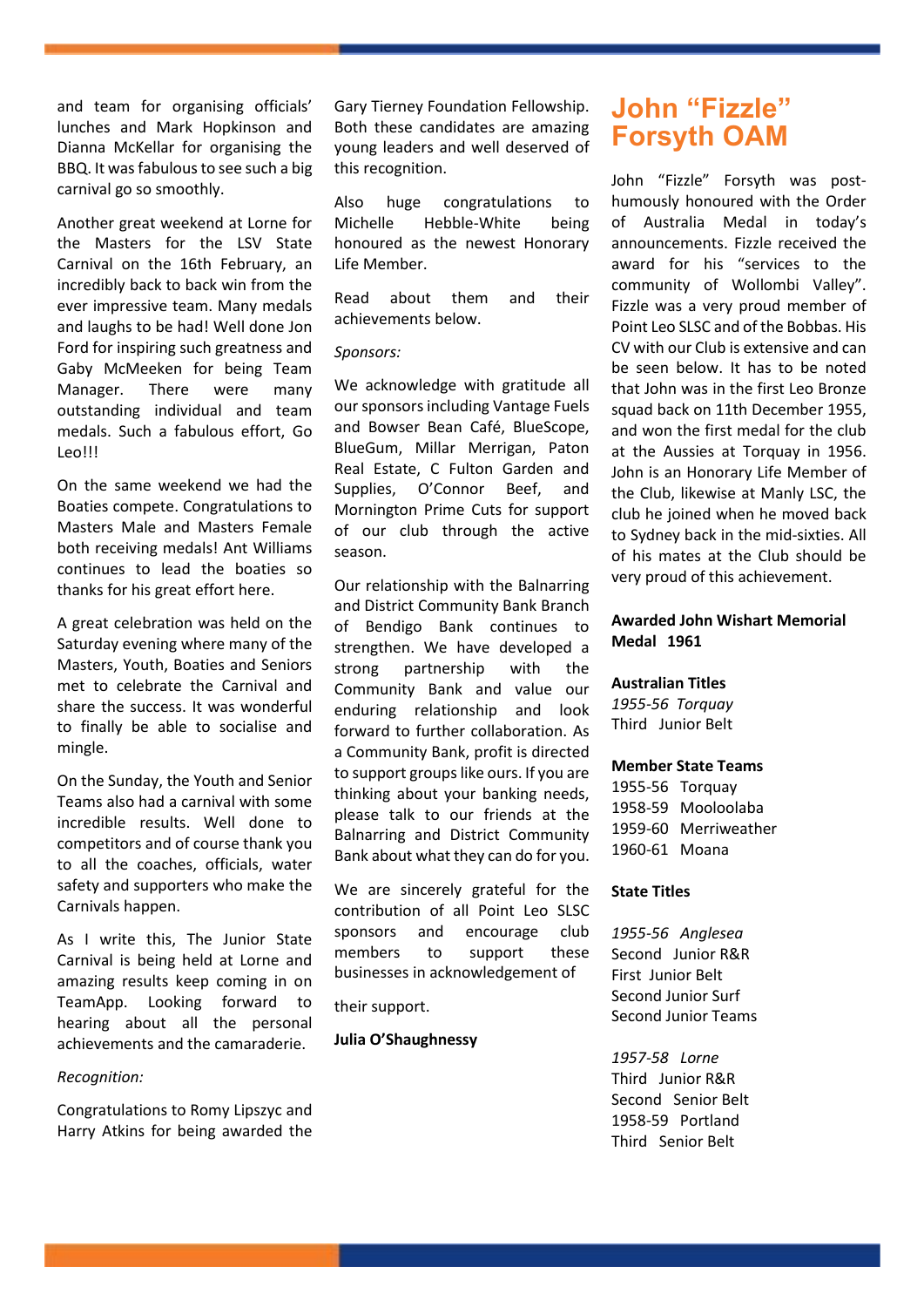*1960-61 Anglesea* Third Senior Belt First Senior Surf

*1962-63 Wye River*  First Senior Surf Teams

*1963-64 Point Leo* Second Senior R&R Second Senior Belt Second Senior Teams

### **John Horwood**

# <span id="page-3-0"></span>**Masters State Championship Wrap-up**

A huge congratulations to all Master competitors. Point Leo successfully finished on top of the leaderboard with 499 points. To put this achievement into perspective the second club on the board had 197, a breathtaking result. Most notably, this was a position that we maintained from last year!

The medal tally of 75 medals included individual and team events; 30 gold, 21 silver and 24 bronze. The team of 46 athletes were extraordinary across all the disciplines and we had new members join, adding to the high calibre of competitors. Credit must go to Jon Ford for coaching and bringing the team together and Andrew Gibson for actively recruiting from the Bronze courses.

The sea of orange caps was very impressive at Lorne and certainly depicted the strength of the Masters team, and more broadly our club.

The conditions were incredibly challenging with direct onshore winds and a significant swell on the Saturday. It took a lot of courage and determination to get around the cans and not all achieved this feat, including myself. The 42 medals in the water events were a combination of skill, fitness and true grit.

Sunday was humid and hot in the beach arena; however, the Point Leo determination and athleticism resulted in 33 medals.

With a total of 75 medals achieved across the Point Leo Masters team, there are many highlights of incredible performance. I'll take this opportunity to mention a few.

This year the boat crew consisted of

two Masters crew; a Senior Men's (Platos) 200 + achieving gold, and the Ladies (Pandoras) 180 + team achieving silver.

Jon Ford won his 7<sup>th</sup> consecutive ironman gold medal and Nick Clarke won gold in ironman also. Bravo coaches!

Well done to all other competitors across all disciplines in the swim, board, ski, surf boats, board rescue, 2km run, sprint and relays. We couldn't have done the competition without support from both water safety and our officials, a huge thank you must go to both groups.

We are always looking for great community and it is truly *Farrell winning gold* 

inspirational when you see competitors in the 70+ age category. We welcome every member in the 30+ age group to come and give it a crack next year. All the best to the athletes who are going to the Aussies. Go team Leo!

#### **Gabrielle McMeeken**



*Pictured 3 - The Point Leo Masters and Seniors team at Lorne*



*Pictured 4 - Amber Skehan competing at Masters*



potential members to join this *Pictured 5 - Frank Christian, Jon Ford and Tim*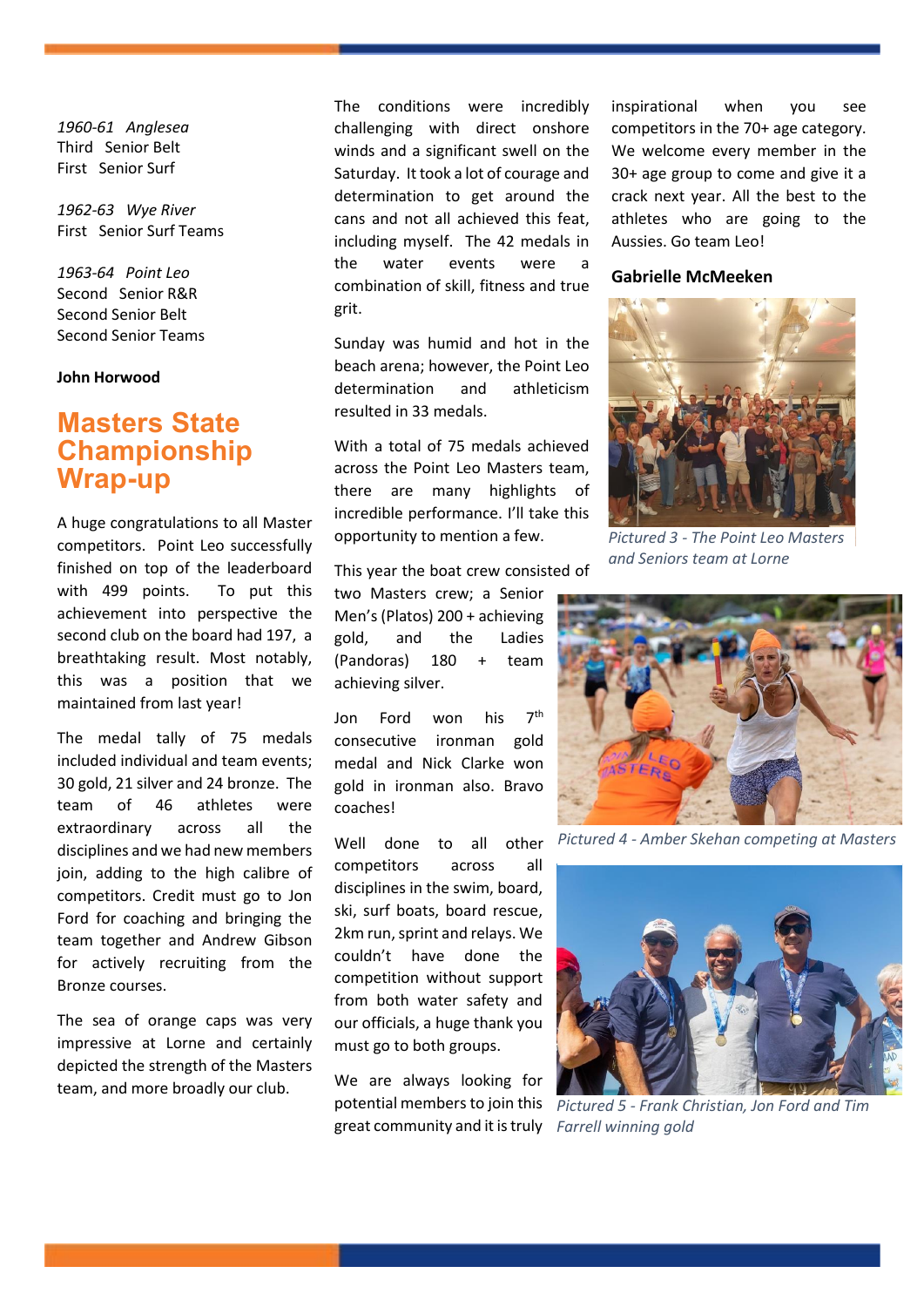# <span id="page-4-0"></span>**Lion's Den Program 2022**

Lion's Den is the Point Leo SLSC program for the U15 and U16 cohort (aka Cadets), following on from their Nippers graduation. The aim is to provide our youth with special opportunities to keep getting involved in all aspects of the club, as valued and active members, and to continue having lots of fun hanging out with their lifesaving friends and enjoying life.

Lion's Den is in its second year and the pilot program, developed by Sarah-Jo Mason and sponsored by BlueScope Westernport, won the LSV Outstanding Achievement of the Year award in 2021. Wow!

This season, despite the everchanging COVID environment, we were able to do most planned activities, with some modifications. It was fabulous seeing the kids walking around in their exclusive Lion's Den T-shirts, thanks to the talented Anna Cahill. There were two beach and water sessions, a First Aid course, a Mates mentoring session for U16's, and a two-day swim camp for the U15's (which included a range of activities; including motivation and connection, yoga, water sessions and of course a great merchandise pack thanks to Bluegum). The only activity that had to be cancelled was our blow-up outdoor cinema social night – so we look forward to this next year!

In addition, and importantly, this group eagerly provided water safety to the Nippers, following the U15's completing their SRC skills maintenance and the U16's achieving their Bronze medallion. This group were also able to find other ways to be involved, including rostered patrols and surf sports.

This program could not have run so well without the combined support of many people. A special shout out to our young leaders who played a crucial part; Harry Atkins, Lachie Robinson, Bella Warner, Jasper Romari, Caitlin Robinson, Kate Brookes and Myles Irwin. Thanks to Sarah-Jo Mason, Kim Williams, Julia O'Shaughnessy, Sam Hunt, Adam Kyriacou and Tamara Heffernan for the roles you all played, volunteering your time and expertise.

Finally, a big thank you to the kids for embracing Lion's Den and bringing their positive attitudes, enthusiasm and smiles – you are amazing young people and what a great asset to the club you all are! We look forward to another fantastic Lion's Den program next year.





*Pictured 7 - U15 and U16 Cadets at the Lion's Den Program*



*Pictured 6 - The 2022 Lion's Den T-Shirts*

#### **Fiona Romari**

*Vice President Youth Development*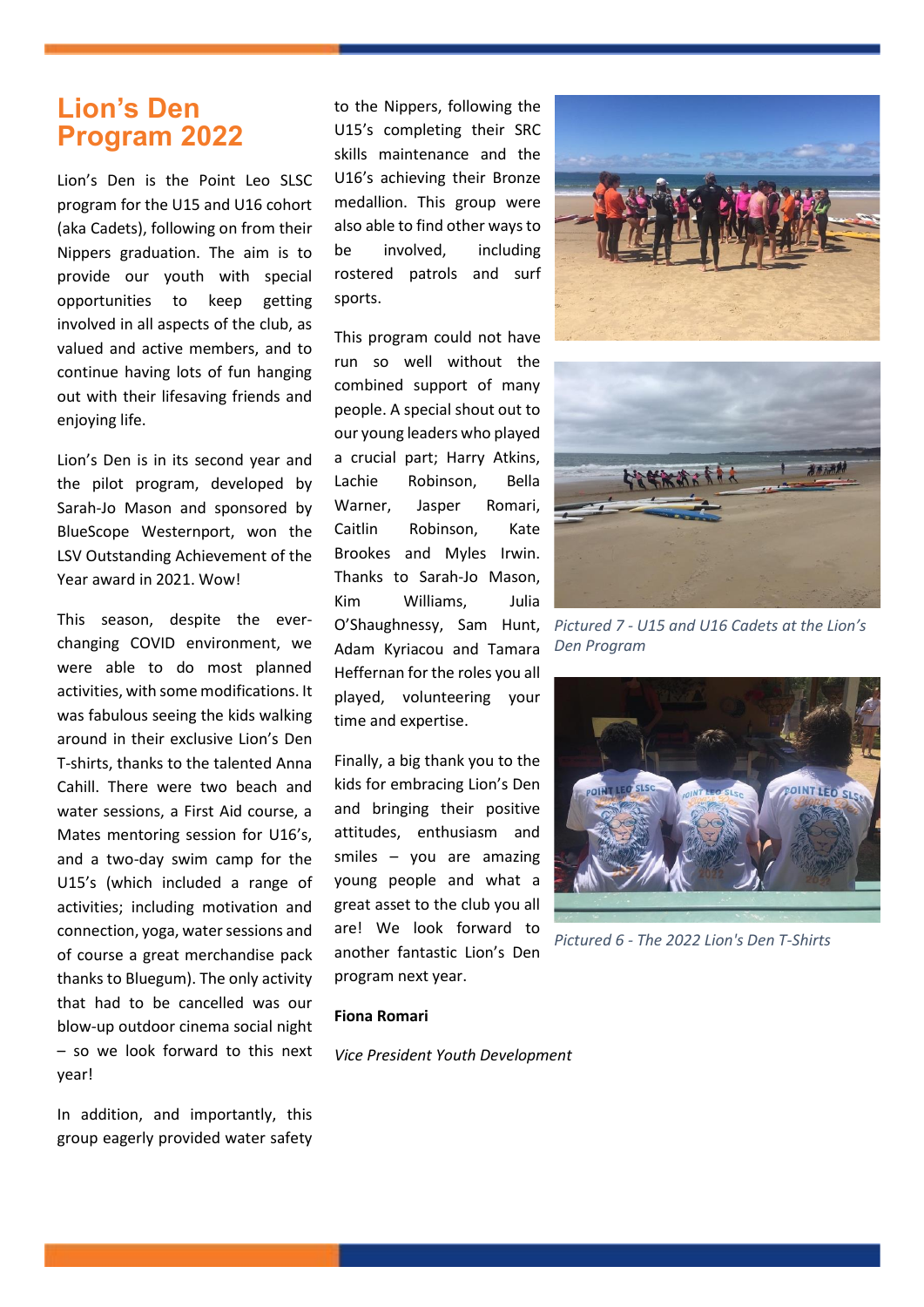# <span id="page-5-0"></span>**Harry and Romy awarded the 2021 Gary Tierney Foundation Fellowship**

*Harry Atkins and Romy Lipszyc speak on what the Gary Tierney Fellowship means to them, and what they plan to do within the club going forward.* 

### *Romy*

The Gary Tierney Fellowship is an incredible asset to our club – providing young members the opportunity to be recognised and supported for their commitment and enthusiasm in whatever their area of surf lifesaving is. Every year, I see that recipients of the fellowship embody key values of our club, whether that's altruism, excellence in a sport or at training, community mindedness, or other. Looking at the list of recipients, I see the whole of Point Leo SLSC represented by these young people. I've been brought up with Point Leo SLSC always playing a role in my life – from nippers at the young age, to now being Club Captain. Every year I'm excited to be involved in patrols, the committee, bronze and SRC courses, and whatever else I can be involved in at the club. The Gary Tierney Fellowship will help me to continue participating in club activities and initiatives. It is an absolute honour and privilege to be awarded the Gary Tierney Fellowship, and I'm incredibly humbled by the award. I have learnt and gained so much, from being a part of Point Leo SLSC, and I hope others are as lucky as me in reaping the rewards that the club and its community have to offer. I'd

love to see the club continue to grow and flourish in the years to come, and there's ample opportunity for it to do so, and our community members to jump on board with it and excel and develop as individuals.

#### *Harry*

There aren't many awards at the Point Leo SLSC that embody all attributes of life saving much like the Gary Tierney Fellowship award! I believe it to be intrinsic to the club, providing members with an opportunity to be recognized for their extensive involvement in and support towards all things Point Leo.

To receive the Gary Tierney Fellowship Award this year, and to be placed alongside some incredible past recipients, who I have tried to mimic and that have inspired me, is both an honour and a privilege.

I have always tried to be as involved in the club as much as possible to both serve the Pt Leo community and to be a valued mentor towards others at the club. From participating in nippers at a young age, to now heavily involved in competitive surf sports and patrolling, I have come to love the sport of surf lifesaving with a true passion.

This award will greatly enhance my ability as a surf sports athlete, and enable me to have a greater impact on our younger members so they too may challenge themselves and better their life skills in the process.

One program which provides such opportunity for our younger members and that is very important to me is the Lion's Den program. This program helps bridge the challenging

transition between nippers and senior level involvement at Point Leo and I am personally committed to making this transition easier for all.

The Gary Tierney Fellowship Award speaks volumes of the club's generosity and commitment to develop and enhance the character of all members in our Pt Leo community. I plan to be around this great club for many years to come, and, as a proud recipient of this year's Gary Tierney Fellowship Award, I intend to continue in advocating the vast impact that the club has had on me personally and how it can make a difference to many others as well.



*Pictured 8 - Romy Lipszyc and Harry Atkins receiving the Gary Tierney Foundation Fellowship at the 2021 Presentation Night*